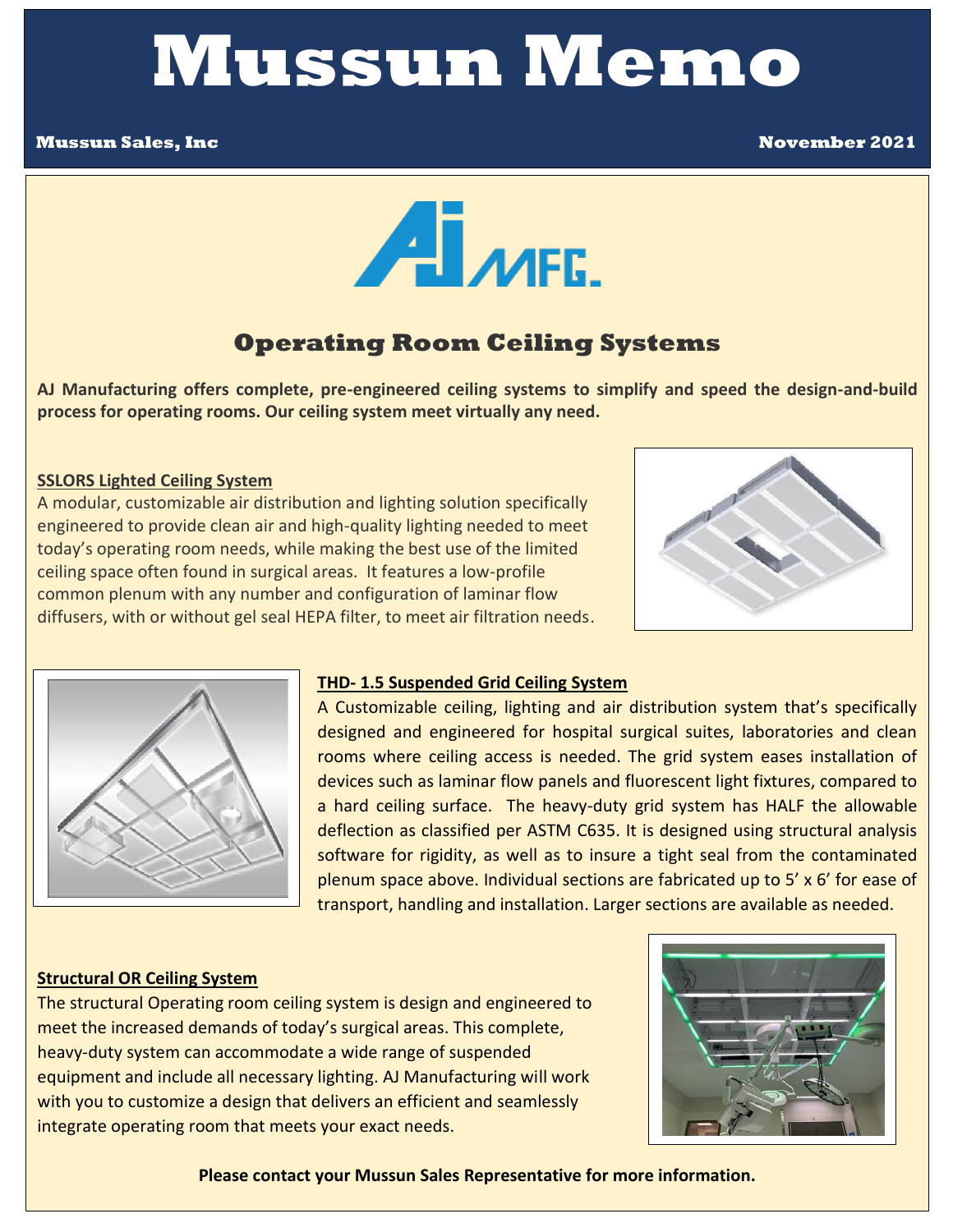

### **New Fan Filter Unit mounts alongside duct work to deliver HEPAfiltered air to any room in any building.**

 inline FFU is an easy to install solution that can deliver clean, HEPA-filtered air to any room in any building with a With air quality continuing to be an ongoing concern in virtually every building, AJ Manufacturing's new ducted powerful output of up to 1,500 CFM!

 operating room and other critical environments across the country. Now, this new unit make all the same valuable AJ Manufacturing's new inline FFU is based on proven Criti-Clean Ultra Filtration technology that is used in hospital features of the Criti-Clean Ultra available to schools, office buildings and any other indoor environment where exceptional air quality is a priority.

Key Features:

- \*UP to 1500 CFM
- \*Easy access to replaceable HEPA filter and pre-filter
- \*Energy efficient, computer controlled, variable speed EC motor
- \*Unit-mounted speed control
- \*Quiet operation
- \*HEPA filter and Merv 8 pre-filter standard
- \*All type 304 stainless steel construction
- \*Left or right air flow directions
- \*120V, 2085V, 240V, 277V

 The unit can be installed above any ceiling and can be paired with AJ Manufacturing ceiling diffusers for proper air  EC motor automatically adjusts for filter load to provide constant airflow to meet the desired air changes per hour. distribution into the room. CFM can be set on the unit or from a convenient optional wall-mounted controller. The



 **Please contact your Mussun Sales Representative for more information.**